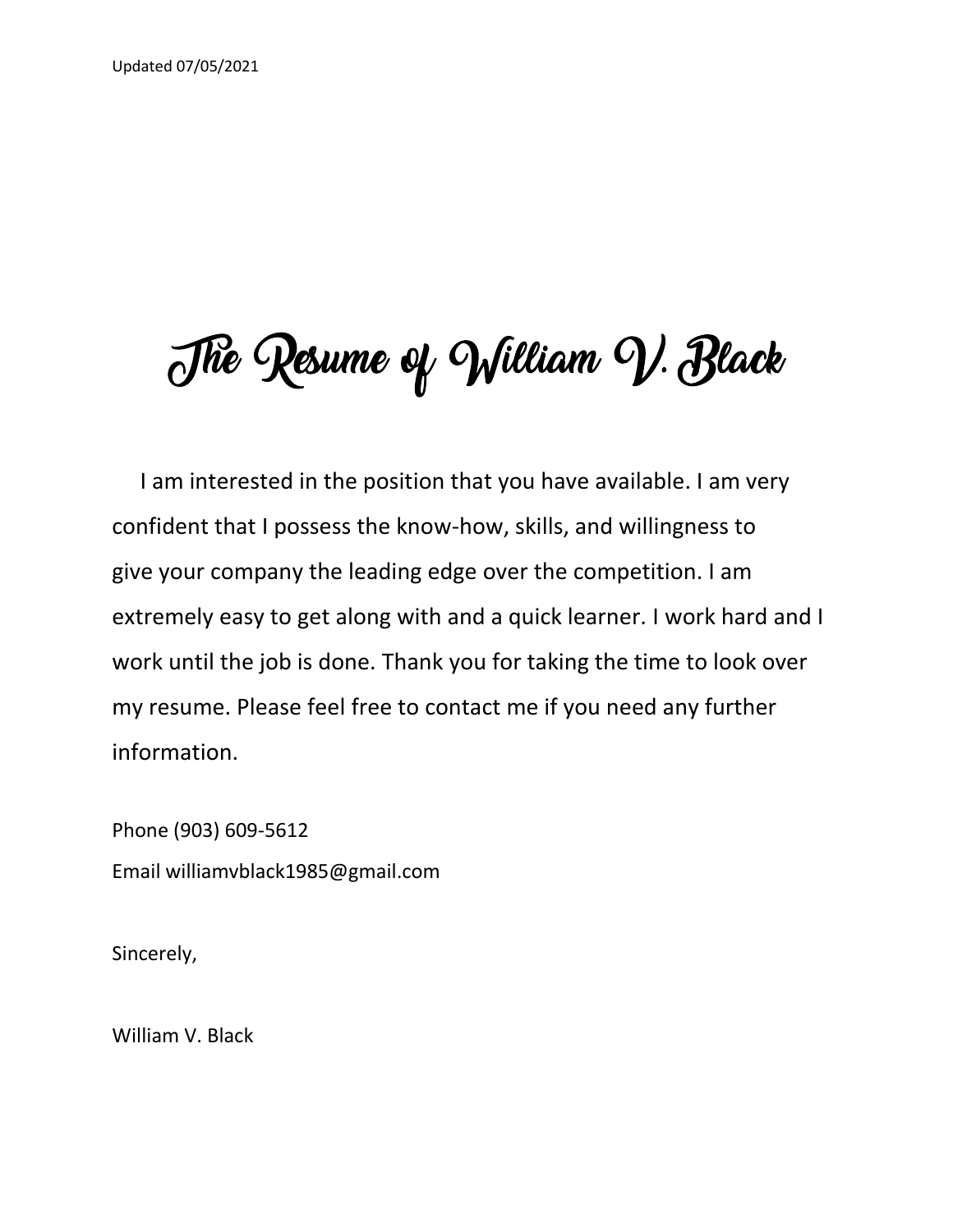# **William V. Black**

## Williamvblack1985@gmail.com

**Objective** To obtain a position that will utilize my skill set to create a successful work environment. I have years of experience in warehousing, fork lift driving, construction and general labor. All the work that I have done has been team oriented, so it is proven that I work well with others.

### **Experience**

08/2018-present

Independent Contractor (Construction field)

--Various positions inside a construction crew

08/2015-07/2018 RPM Staffing Paris, TX

--Various temporary positions filled on as needed basis

--I have been solicited and contracted by over 10 different companies, corporations, and firms

--Jobs have included road construction crew, machine operator, delivery and set up, fork lift driving, raw material handling, warehousing, assembly line production, and various other general labor duties

04/2015-07/2015 Magnolia Brush, Clarksville, TX

**Production**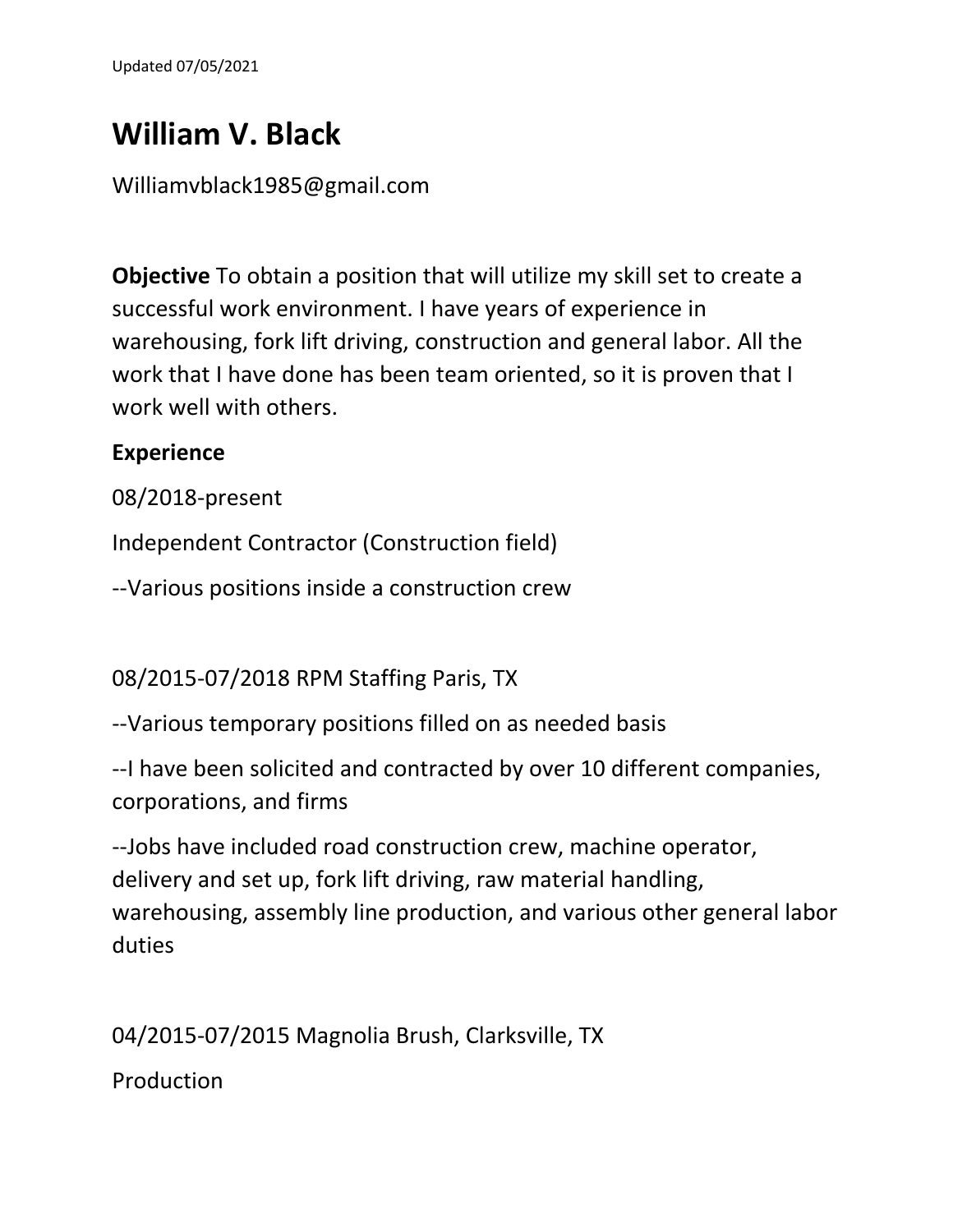Updated 07/05/2021

- --Order filling
- --Manufacturing Janitorial Supplies
- --Loading and unloading truck
- --Machine Operator

# **Experience (continued)**

- 02/2013 04/2015 Tyson Foods Broken Bow, OK
- General Laborer
- --Live Hang- beginning production, raw materials
- --Machine Operations
- --Complying with FDA food safety guidelines
- --General manual labor practices associated with packaging products

05/2011 – 07/2013 Pilgrim's Pride, Mt. Pleasant, TX

General Labor

- --White meat debone
- --Complying with FDA food safety guidelines
- --assembly line chicken processing

03/2008-09/2013 Red River Auto Clarksville, TX